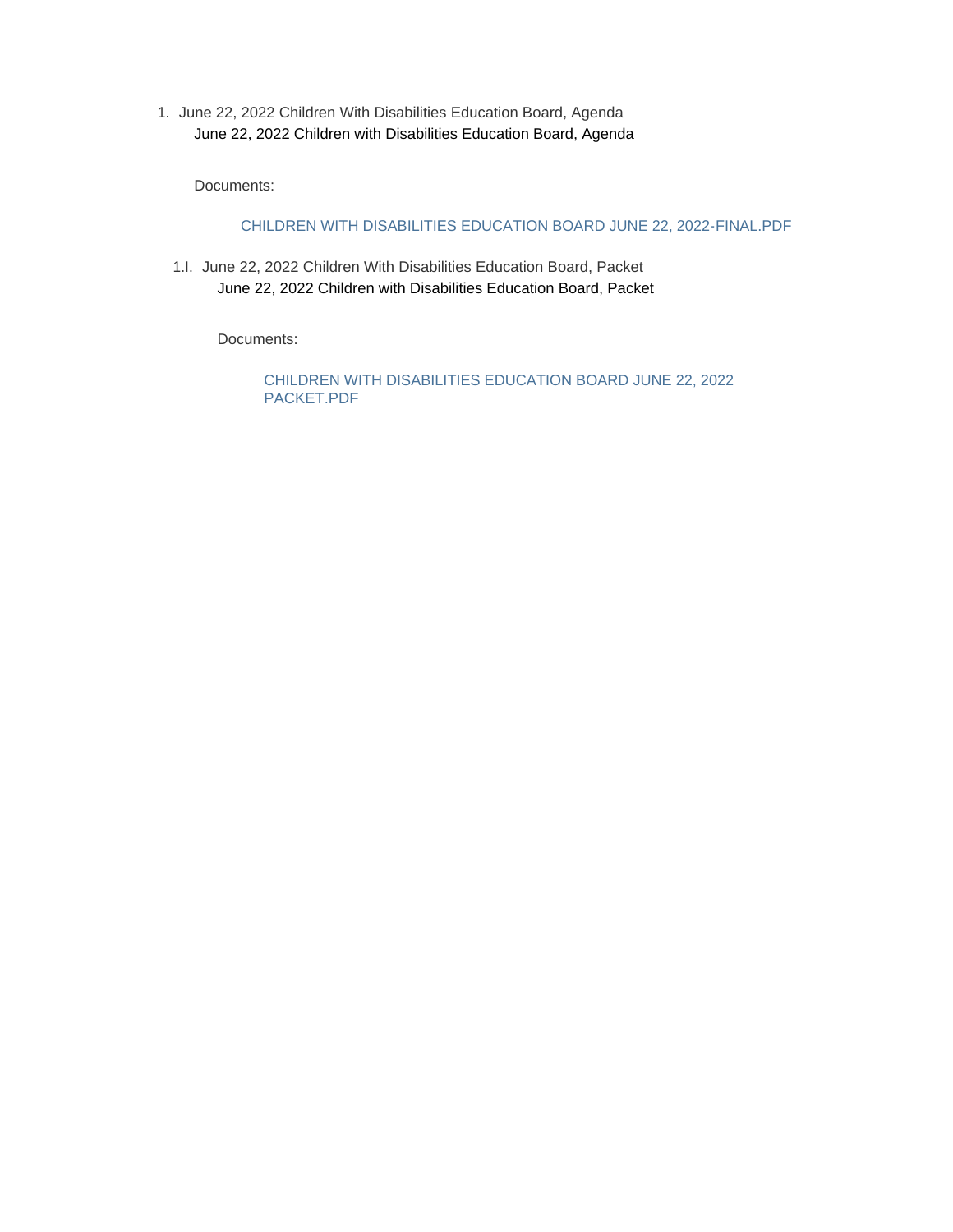Rick Stacey, County Board Chair

Ryan Simons, County Board Vice-Chair



### **Walworth County Children with Disabilities Education Board MEETING NOTICE Wednesday, June 22, 2022 4:30 PM County Board Room 114 Walworth County Government Center 100 W. Walworth St., Elkhorn, Wisconsin**

*Brian Holt-Chair Kathy Ingersoll-Secretary Al Stanek-Supervisor Joseph Schaefer-Supervisor Ken Monroe-Supervisor*

### **NOTICE: THIS MEETING IS PLANNED TO PROVIDE FOR REMOTE OR OFF-SITE ATTENDANCE BY COMMITTEE MEMBERS.**

The Walworth County Government Center remains open, but in-person attendance may be limited to help ensure appropriate social distancing is observed. **ALL INDIVIDUALS ARE STRONGLY ENCOURAGED TO WATCH THE MEETING STREAMING LIVE AT** <https://mediasite.co.walworth.wi.us/Mediasite/Play/af0c5d9fd081476883ade3324b22ac0e1d>

Individuals wanting to provide a Public Comment can do so remotely by telephone, but must contact the County Administrator's Office at 262-741-4357 on the day of the meeting and at least 15 minutes prior to the start of the meeting to obtain instructions.

### *(Posted in compliance with Sec. 19.84 Wis. Stats.)*

*A quorum of the Walworth County Children with Disabilities Education Board will be in attendance. It is possible that a quorum of the county board or any of its other committees could be in attendance at this meeting.*

*Agenda enclosures are available upon request from the County Administrator's Office or on the County's web page [\(www.co.walworth.wi.us\)](http://www.co.walworth.wi.us/). The agenda packet, including supporting documents, may be large, depending upon the number of enclosures. Downloading it will require ample computer memory and may take significant time.*

### *A G E N D A*

### *Note: all agenda items are subject to action.*

- 1. Call to order
- 2. Roll call of committee members
- 3. Agenda withdrawals, if any
- 4. Agenda approval
- 5. Approval of minutes

a. June 14, 2022 Children with Disabilities Education Board Meeting (encl. pp. 1)

6. Public Comment Period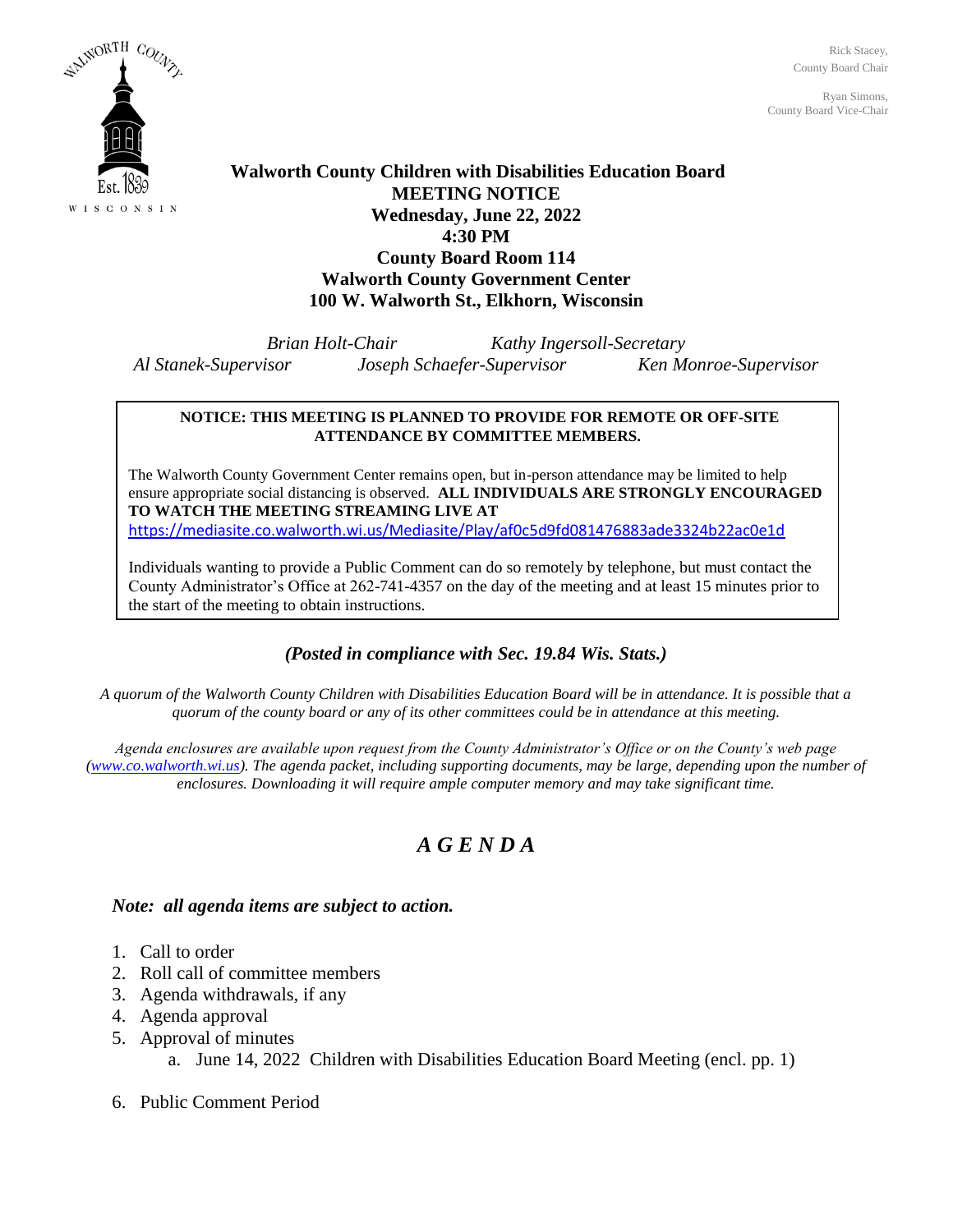Page 2 of 2

- 7. Unfinished Business
	- a. Trevor-Wilmot Consolidated School District Tuition Request Update
- 8. New Business
	- a. Summary of Seclusion/Restraint Report per 2011 Senate Bill #353 (encl. p. 2)
	- b. School Safety: Visitor Registration/Screening Process with Raptor and Intercom
	- c. Recognition of Service for Tracy Moate as Director of Special Education

### 9. Reports and Correspondence

- a) CDEB Chair
- b) CDEB Director (encl. pp. 3-4)
	- a. Kiwanis Club Recognition
	- b. Summer School July 12 July 29, 2022
	- c. Retirement Celebration June 30, 2022, 3:00pm 5:30pm
- 10. Set time and date of next meeting
	- a. July 20, 2022 at 4:30 pm
- 11. Adjournment
- Submitted By: Brian Holt, Chairperson of Children with Disabilities Education Board Tracy Moate, Director of WCCDEB

Posted: June 16, 2022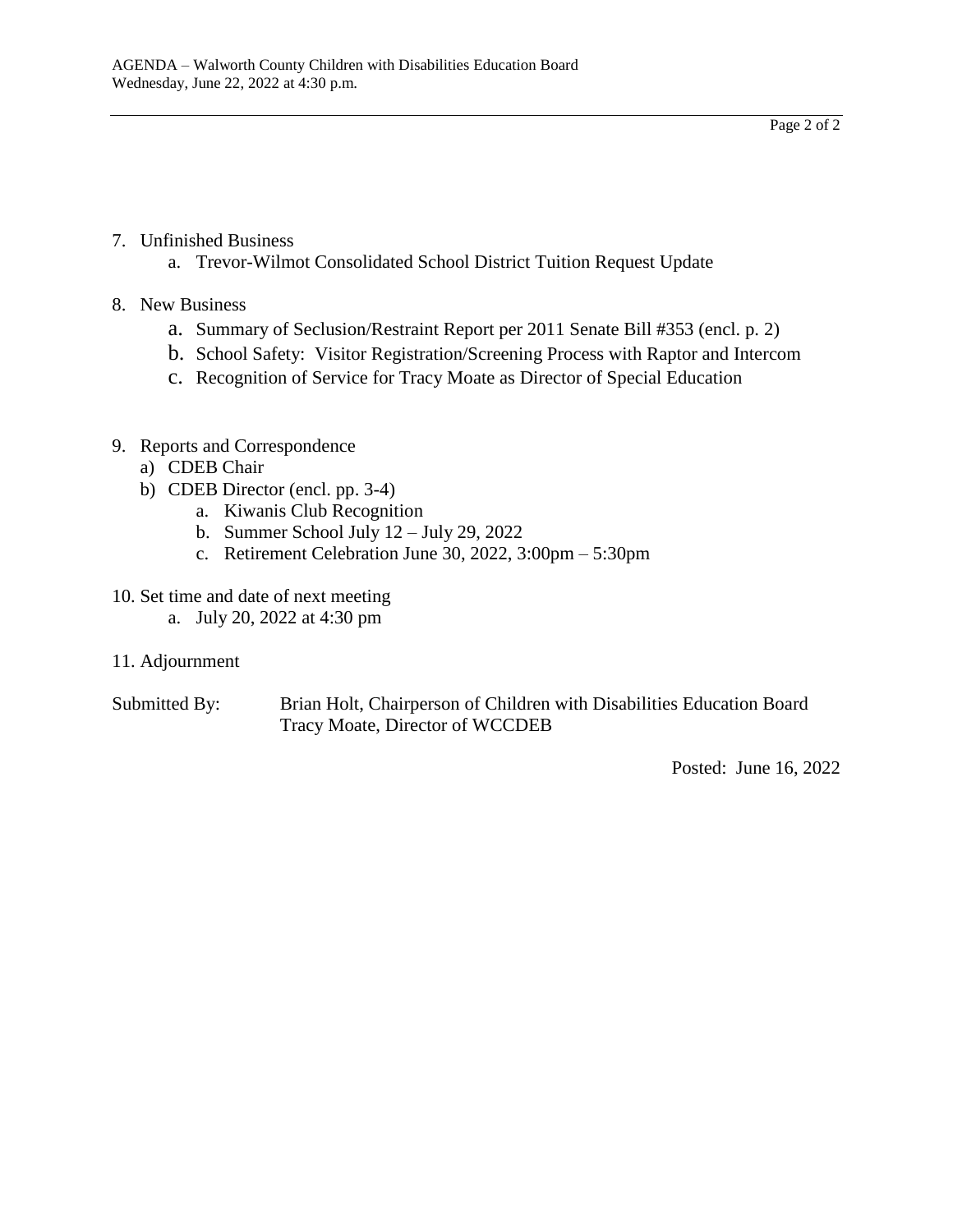### **Walworth County Board of Supervisors Children with Disabilities Education Board Special Meeting Minutes** Tuesday, June 14, 2022 **Walworth County Government Center, County Board Room 114** 100 West Walworth Street, Elkhorn, Wisconsin

Chair Brian Holt called the meeting to order at 3:00 p.m.

Roll call was conducted and the following members were present: Chair Brian Holt; Secretary Kathy Ingersoll; Supervisors Kenneth Monroe, Joseph H. Schaefer, and Al Stanek. A quorum was declared.

### **Others in Attendance**

County Board Supervisors: Dennis G. Karbowski, Joanne Laufenberg, Susan M. Pruessing, Sheila T. Reiff, Ryan G. Simons, and Rick Stacey.

County Staff: Walworth County Administrator Mark W. Luberda.

Members of the Public: Clinton Community School District (CCSD) Director of Special Education and Pupil Services Matthew P. Huettl.

On motion by Supervisor Monroe, second by Supervisor Schaefer, the agenda was approved with no withdrawals.

### On motion by Secretary Ingersoll, second by Supervisor Schaefer, the May 18, 2022 Children with Disabilities Education Board meeting minutes were approved.

Public Comment - There was none.

### **New Business**

7a. Res. No. 36-06/22 Confirming the County Administrator's Appointment of Matthew P. Huettl as Director of Special Education

County Administrator Mark W. Luberda referenced the resolution and his Memorandum included in the packet (Pages 3-6); and briefly described the interview process along with Mr. Huettl's qualifications. Huettl addressed the Board sharing his current and previous work history, along with his education; service in the National Guard, family life, and how pleased he is to be joining Lakeland School. Supervisor Stanek offered a motion, second by Supervisor Monroe, to approve Res. No. 36-06/22. Motion carried 5-0.

Confirmation of next meeting date and time: The next meeting was confirmed for Wednesday, June 22, 2022 at 4:30 p.m.

### Adjournment

On motion and second by Supervisor Monroe and Supervisor Stanek, Chair Holt adjourned the meeting at 3:14 p.m.

Submitted by Jennifer Stinnett, Administrative Assistant. Meeting minutes are not considered final until approved by the Children with Disabilities Education Board at the next regularly scheduled meeting,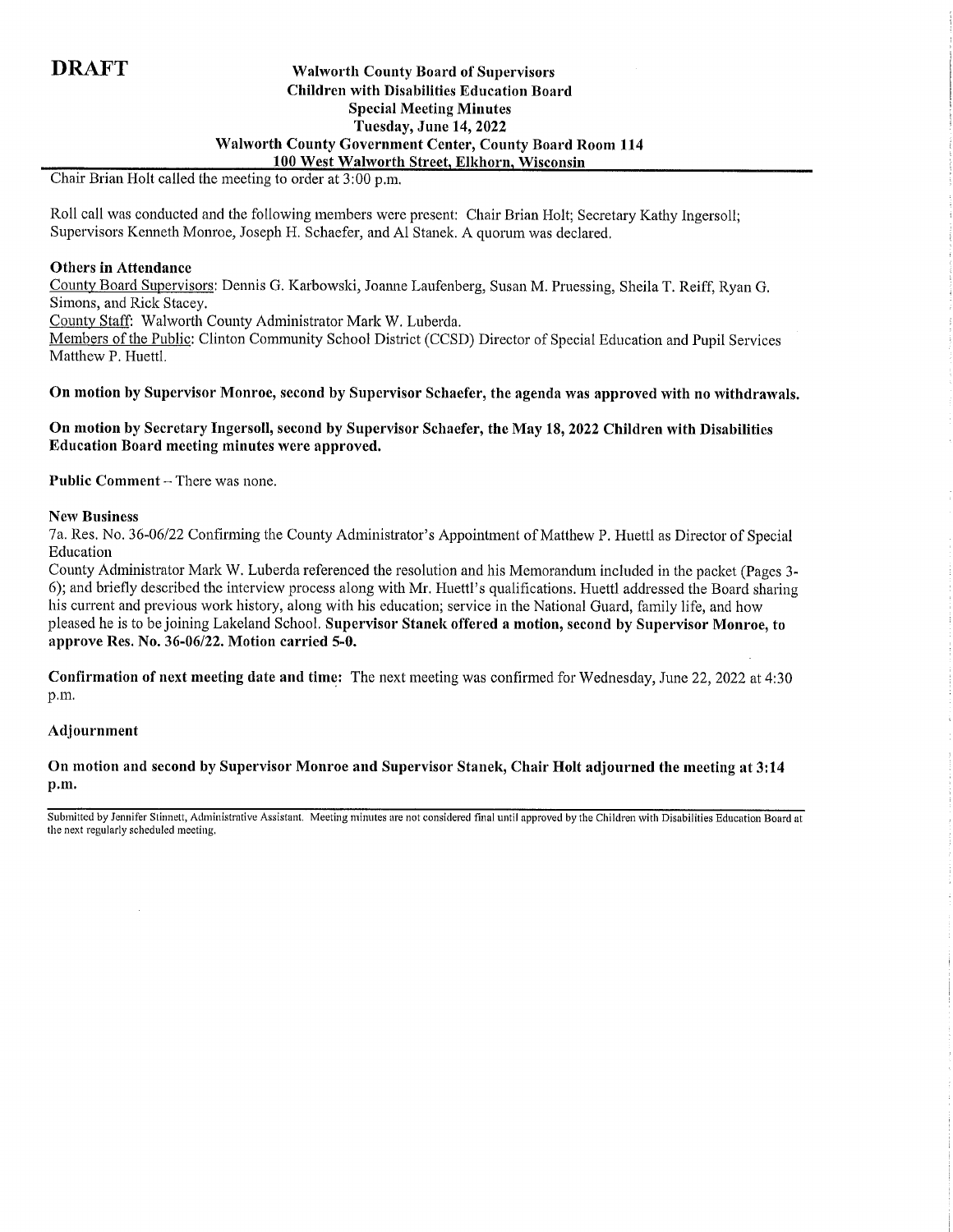Lakeland School

# Seclusion/Restraint Incident Summary Report

2021-22 School Year

### **Total by Student**

|               | Department                      | Seclusion     | Restraint                | Total S/R                | <b>District</b>      |
|---------------|---------------------------------|---------------|--------------------------|--------------------------|----------------------|
| Student #1    | 11th                            | ő             | ö                        | Ş                        | Badger               |
| Student #2    | $\frac{1}{2}$                   | ۳             | 5                        | ဖ                        | Badger               |
|               |                                 |               |                          |                          |                      |
| Student #3    | 5th                             | $\sim$        | $\circ$                  | $\sim$                   | <b>Beloit Turner</b> |
|               |                                 |               |                          |                          |                      |
| Student #4    | $\frac{1}{2}$                   |               | $\circ$                  | $\sim$                   | Delavan Darien       |
| Student #5    | 2 <sub>nd</sub>                 | ↽             | $\sim$                   | 3                        | Delavan Darien       |
| Student #6    | 4th                             | ю             | $\overline{\phantom{0}}$ | Φ                        | Delavan Darien       |
| Student #7    | Sth                             | $\circ$       |                          | $\overline{\phantom{0}}$ | Delavan Darien       |
|               |                                 |               |                          |                          |                      |
| Student #8    | 6th                             | $\infty$      | 4                        | $\tilde{c}$              | East Troy            |
| Student #9    | 6th                             | $\tilde{z}$   | $\overline{ }$           | $\frac{2}{3}$            | East Troy            |
| Student $#10$ | 12th                            | $\circ$       | $\ddot{ }$               | Έ                        | East Troy            |
| Student #11   | LSYOU                           | $\circ$       | ᅮ                        | ٣                        | East Troy            |
|               |                                 |               |                          |                          |                      |
| Student #12   | 2 <sub>nd</sub>                 | $\frac{6}{5}$ | ₽                        | ॱड़                      | Elkhorn              |
| Student #13   | 5th                             | $\infty$      | ٣                        | 4                        | Elkhorn              |
| Student #14   | 10th                            | Ó             | 4                        | 4                        | Elkhorn              |
| Student $#15$ | $\frac{12\text{th}}{\text{th}}$ | $\infty$      | $\circ$                  | $\infty$                 | Elkhorn              |
|               |                                 |               |                          |                          |                      |
| Student #16   | 2 <sub>nd</sub>                 | ÷             | ဖ                        | N                        | ake Geneva Jt.#f     |
| Student #17   | 3rd                             | က             | ᡪ                        | 4                        | ake Geneva Jt #1     |
| Student #18   | 4th                             | $\circ$       | 6                        | ဇ                        | ake Geneva Jt.#1     |
| Student $#19$ | 6th                             | Ğ,            |                          | 4                        | .ake Geneva Jt.#1    |
|               |                                 |               |                          |                          |                      |
| Student #20   | 6th                             | ᠇             | 4                        | Ю                        | Linn Jt.#4 Traver    |
|               |                                 |               |                          |                          |                      |
| Student #21   | 6th                             |               | $\circ$                  |                          | Sharon               |
|               |                                 |               |                          |                          |                      |
| Student #22   | 12th                            | ٣             | ٠                        | $\sim$                   | Whitewater           |
| <b>TOTALS</b> |                                 | $\Omega$      | $\overline{7}$           | 166                      |                      |

## **Total by School District**

 $\left(\begin{smallmatrix} 0 & 0 & 0 \\ 0 & 0 & 0 \end{smallmatrix}\right)_{\alpha=0}^{N}$ 

S.

.<br>Vrijet

| <b>School District</b> | Seclusion | Restraint       | TOTAL BY DISTRICT  |
|------------------------|-----------|-----------------|--------------------|
| Big Foot               | O,        | $\circ$         | O                  |
| Delavan-Darien         | ↖         | 4               | ۳                  |
| East Troy              | 35        | 23              | $\frac{8}{2}$      |
| Elkhorn                | 27        | 23              | 8                  |
| Fontana                | $\circ$   | O               | P                  |
| Brookwood/Genoa City   | O         | $\circ$         | $\circ$            |
| ake Geneva Jt1         | r         | 4               | $\overline{21}$    |
| LG Badger              | $\Xi$     | LO <sub>1</sub> | $\frac{6}{1}$      |
| <b>Reek</b>            | 0         | 0               | $\circ$            |
| Sharon                 | ÷         | 0               | ᅱ                  |
| Traver                 |           | 4               | ശ                  |
| <b>Nalworth</b>        | 0         | O               | O                  |
| <b>Mhitewater</b>      | ᆏ         | ٣               | $\sim$             |
| Williams Bay           | ٥         | $\circ$         | $\circ$            |
| <b>Woods</b>           | ۰         | 0               | ö                  |
| <b>Seloit Turner</b>   | $\sim$    | o               | $\mathbf{\hat{c}}$ |
| Ft. Atkinson           | O         | 0               | 0                  |
| Viukwonago             | $\circ$   | O               | 0                  |
| <b>TATO</b>            | 95        | 74              | 166                |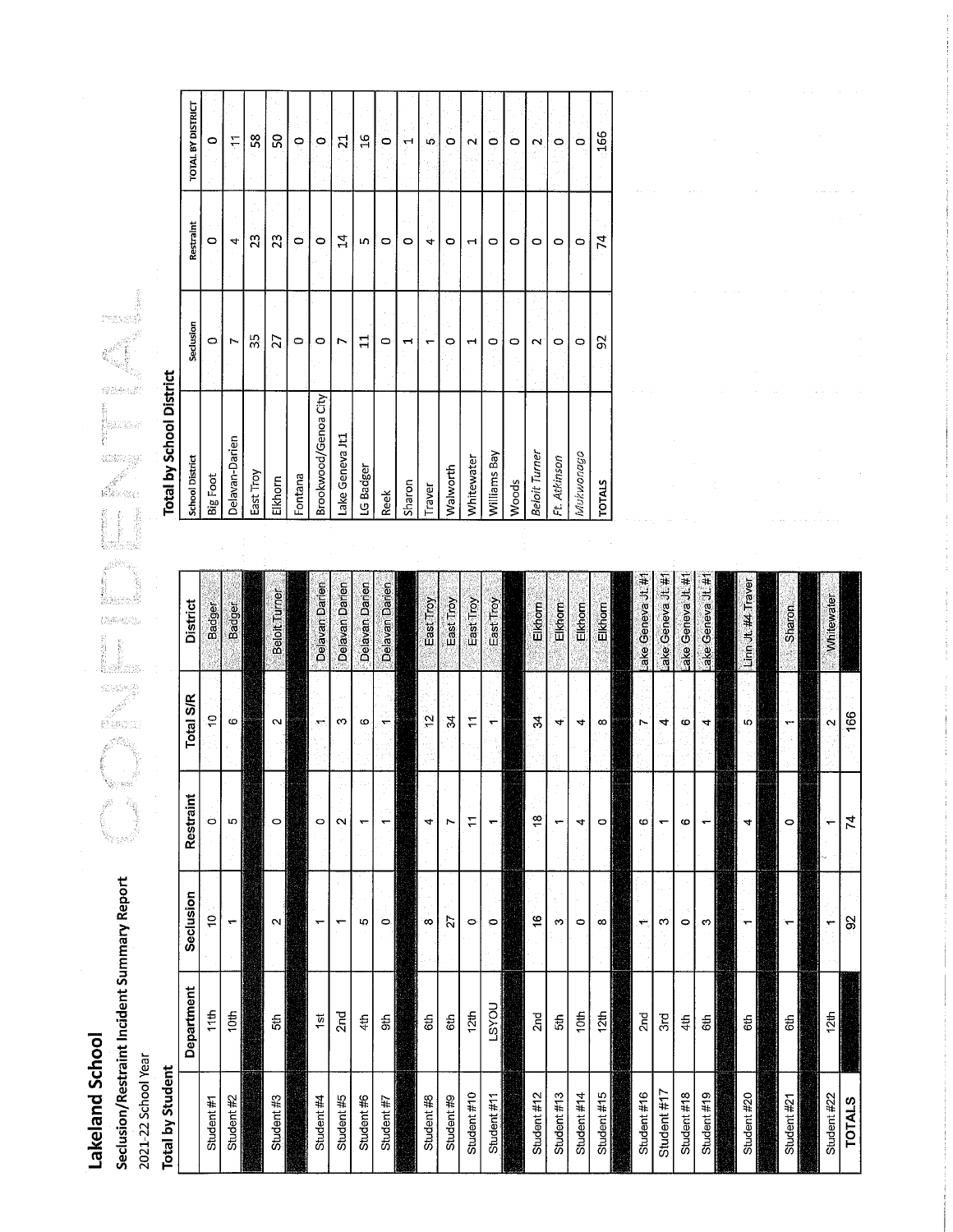### Memorandum

To: Walworth County Children with Disabilities Education Board (WCCDEB)

Cc: Mark Luberda, County Administrator

From: Tracy L. Moate, Director WCCDEB

**Date:** June 16, 2022

Re: WCCDEB June Agenda Items

Below are the agenda items to be discussed at the June WCCDEB meeting.

 $\triangleright$  In the Unfinished Business portion of the agenda, I would like to give you an update on the tuition request that has been received from the Trevor-Wilmot Consolidated School District. We have reviewed the student's IEP (Individual Education Program) and will be making a recommendation to you in this tuition process.

For New Business, the following items will be discussed:

- $\triangleright$  Senate Bill 353 (Seclusion and Restraint) requires that "annually by September 1, the administrator shall submit to the governing body, a report containing the number of incidents of seclusion and restraint and the number of students involved in seclusion and restraint during the previous school year." I would like to present those numbers to you and answer any questions you may have regarding this subject. This information is also shared with the appropriate residing school districts and their governing board.
- $\triangleright$  In light of the recent school shooting in Texas, I would like to share with you Lakeland School's current safety protocols and practices. In addition, I would like to initiate discussion regarding adding two additional "layers' of safety